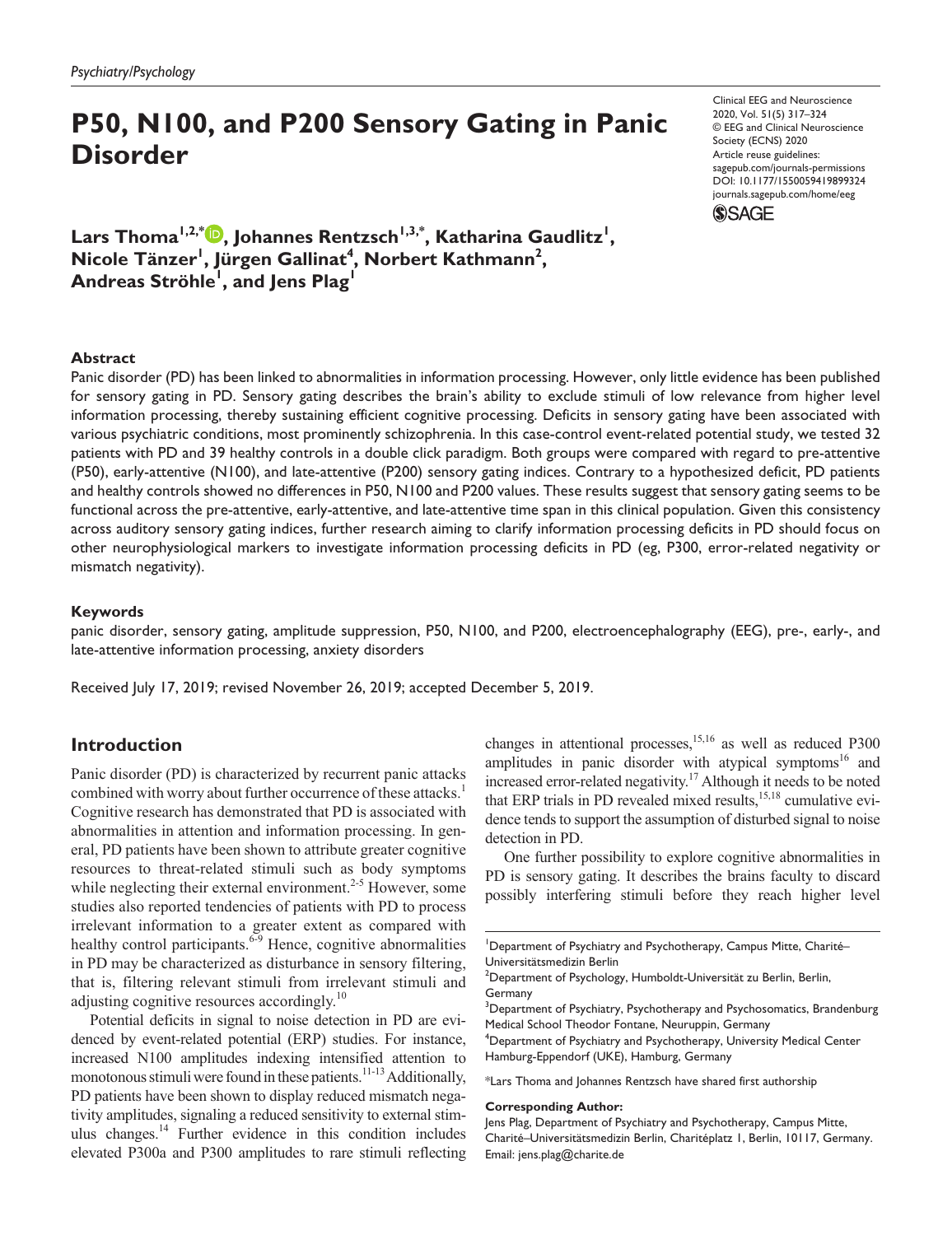cognitive mechanisms.19,20 In sensory gating paradigms, ERPs in response to a stimulus shortly followed by another identical and thus redundant stimulus are compared, typically by calculating the ratio or the absolute difference of the second to the first amplitude. $^{21}$  Low ratio (or high difference) scores signal adequate filtering of irrelevant information, while higher ratio (or lower difference) scores imply deficits in signal to noise detection which potentially indicate reduced cognitive functioning.

Abnormalities in sensory gating are of high interest in psychiatric research and have been studied mostly with P50, a positive amplitude occurring approximately 50 ms after auditory stimulus presentation, which likely reflects pre-attentive information processing.21-24 Alterations in P50 sensory gating have been found most prominently in schizophrenia.<sup>25-31</sup> Furthermore, abnormalities in sensory gating have also been reported in a broader range of mental conditions, including antisocial personality disorder,<sup>32</sup> posttraumatic stress disorder,<sup>33</sup> schizotypal personality disorder,  $34-36$  cocaine abuse,  $37,38$  abstinent cannabis use,<sup>39</sup> and bipolar affective disorder<sup>40,41</sup> though one study reports normal sensory gating in bipolar disorder.<sup>42</sup> In addition to the P50 response, sensory gating has been studied less frequently also with N100 and P200 evoked potentials, reflecting early and late attentive information processing, respectively.<sup>43,44</sup> Impaired N100 sensory gating has been reported for schizophrenia<sup>45</sup> and bipolar disorder.<sup>46</sup> In addition, bipolar disorder has also been associated with impaired P200 sensory gating.<sup>46</sup>

Despite this wealth of psychiatric research in sensory gating, little is known about sensory gating in PD. To the best of our knowledge, only one study has been published for P50 sensory gating, reporting increased P50 ratios in PD compared with HC, which possibly indicate an inability to filter internal stimuli according to their relevance, $47$  and no studies for N100 and P200 sensory gating in PD have been published. Due to the lack of robust evidence, it therefore remains unclear whether sensory gating across the pre-, early-, and late-attentive span is impaired.

Hence, the present study's objective is to explore the functionality of sensory gating in PD as indexed by 3 different indices (P50, N100, and P200 amplitudes) in order to test whether earlier findings of impaired sensory gating in PD may be replicated.

# **Method**

#### *Participants and Procedure*

We initially included 35 patients with panic disorder and 42 healthy controls (HC). During data analysis, 3 PD and 3 HC were excluded due to unidentifiable event related potentials (see EEG methods section for more detail). The final sample included thus 32 PD (15 without agoraphobia and 17 with agoraphobia, age between 19 and 51 years) and 39 HC (age between 22 and 50 years). This study is part of larger trial that investigated the effect of physical exercise on cognitive behavioral therapy and was already published elsewhere.<sup>14,48</sup> Here

we report baseline sensory gating data. All study procedures were performed according to the declaration of Helsinki.

Patients were approached through the Charité's outpatient clinic for anxiety disorders. All patients were diagnosed by trained psychologists using the Mini-International Neuropsychiatric Interview  $(M.I.N.I.)^{49}$  with PD (with or without agoraphobia) according to the *Diagnostic and Statistical Manual of Mental Disorders*, Fourth Revision (DSM-IV).<sup>50</sup> HC participants were approached through advertisement in the clinic's environment. All participants provided written informed consent before participating in this study.

Inclusion criteria for both PD and HC included age between 18 and 70 years, as well as absence of past or current head trauma or neurological diseases. Furthermore, PD patients had to be free of anxiolytic medication for at least 4 weeks and showed no other primary psychiatric diagnoses. Additionally, duration of PD had to be for at least 6 months. HC were free of psychiatric diagnoses (assessed using M.I.N.I) and did not consume drugs or psychotropic medication.

Panic severity and general anxiety were determined by using the Hamilton Anxiety Scale  $(HAMA)$ ,<sup>51</sup> the self-rating version of the Panic and Agoraphobia Scale  $(PAS)$ ,<sup>52</sup> and the Beck Anxiety Inventory (BAI).<sup>53</sup> The Hamilton Depression Scale (HAMD-17) $54$  and the Beck Depression Inventory II  $(BDI-II)<sup>55</sup>$  were applied to assess for symptoms of depression.

Sample characteristics are displayed in Table 1. The study groups did not differ in age, sex, and handedness. As expected, HC report less anxious and depressive symptoms than patients with PD.

#### *Auditory Stimulation*

Participants were seated in a sound-attenuated room. Participants were instructed to keep their eyes closed. Auditory stimulation consisted of 150 identical pairs of clicks (click duration 1 ms, 90 dB, interclick interval 500 ms) and 50 distractor sinus tones (1000 Hz, duration 400 ms, 80 dB) played in a pseudo-randomized sequence through headphones. The distractor stimuli were employed in order to facilitate steady attention.<sup>56</sup> Participants were instructed to react to stimuli by pressing a button. A short interpair interval of  $3400 \pm 918$  ms (range 3400-6044 ms) was employed instead of a long interval of 8 to 12 seconds to reduce recording time and thereby making the examination more tolerable for participants. Studies with HC have shown that suppression effects for P50, N100, and P200 can be detected with such shorter interpair intervals.<sup>57,58</sup>

# *Electroencephalographic Data*

EEG was recorded with 29 Ag/Ag-Cl electrodes according to the extended international 10/20 system using an electrode cap (EASYCAP GmbH, Herrsching, Germany) and a BrainAmp amplifier (Brain Products GmbH, Munich, Germany; digitized at 500 Hz; gain 5000; analog band pass filter: 0.15-100 Hz). Electrode impedances were kept below 10 kohm. Ocular movements were detected with an additional electrode located 1 cm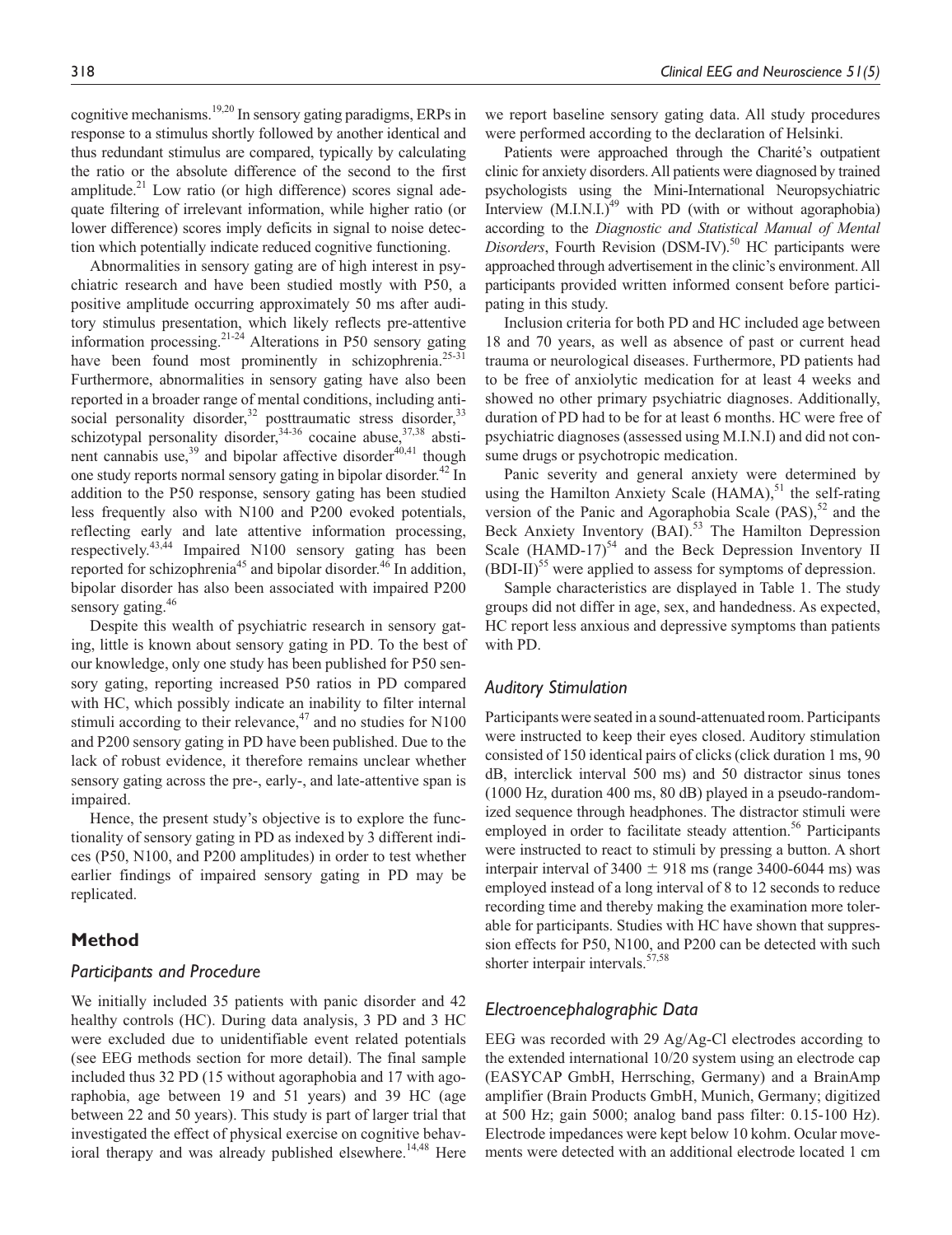|                             | Panic Disorder Group,<br>$n = 32$ |      | Healthy Control Group,<br>$n = 39$ |      |                           |  |
|-----------------------------|-----------------------------------|------|------------------------------------|------|---------------------------|--|
|                             | n                                 | %    | n                                  | %    | Comparison Statistic      |  |
| Sex (female)                | 18                                | 53.3 | 24                                 | 61.5 | $\chi^2(1) = 0.2, P > .6$ |  |
| Right-handedness            | 30                                | 93.8 | 38                                 | 94.4 | $\chi^2(2) = 1.2, P > .5$ |  |
|                             | M                                 | SD   | M                                  | SD   |                           |  |
| Age, years                  | 31.8                              | 7.0  | 33.9                               | 9.7  | $t(67.8) = 1.0, P > .8$   |  |
| Age of onset, years         | 29.8                              | 7.9  |                                    |      |                           |  |
| Duration of illness, months | 40.7                              | 53.9 |                                    |      |                           |  |
| HAM-A                       | 19.5                              | 9.4  | 1.7                                | 2.4  | $t(69) = 11.5, P < .001$  |  |
| BAI                         | 18.8                              | 0.1  | 1.7                                | 2.1  | $t(69) = 10.3, P < .001$  |  |
| <b>PAS</b>                  | 18.8                              | 9.3  | 0.1                                | 0.3  | $t(69) = 12.7, P < .001$  |  |
| HAMD-17                     | 7.0                               | 4.6  | 0.4                                | 0.8  | $t(69) = 8,8, P < .001$   |  |
| <b>BDI-II</b>               | 11.4                              | 9.2  | 1.7                                | 2.1  | $t(69) = 6,4, P < .001$   |  |

**Table 1.** Demographic and Clinical Characteristics of the Panic Disorder Group and Healthy Control Group With Comparison Statistics (*t* Test and  $\chi^2$  Test).

Abbreviations: HAM-A, Hamilton Anxiety Rating Scale; BAI, Beck Anxiety Inventory; PAS, Panic and Agoraphobia Scale; HAMD-17, Hamilton Rating Scale for Depression; BDI-II, Beck Depression Inventory II.

lateral to the left eye. Electrodes were referenced to FCz and FPz served as ground.

Offline analysis was executed with Brain Vision Analyzer 2.0 (Brain Products, Munich, Germany) and EEGlab Version  $v13.1.1$ <sup>59</sup> EEG data were filtered (passband edges 0.5 and 70 Hz) before automatic artifact correction using the eeglabplugins Artifact Subspace Reconstruction Version 0.13<sup>60</sup> and Automatic Artifact Removal Version 1.3.<sup>61</sup> Eye movement and electrocardiac artifacts that were not detected by these procedures were removed manually by use of independent component analysis (ICA). In the following, data were exported to Vision Analyzer and transformed to Current Source Density (CSD [in  $\mu$ V/m<sup>2</sup>]; order of splines 4, maximal degree of Legendre polynomials 10), filtered (10 Hz high-pass filter for P50 and 30 Hz low-pass filter for N100 and P200 evoked potential analysis, 12 dB/oct), segmented in relation to the first stimuli ( $-200$  to 1000 ms) and baseline corrected ( $-200$  to 0 ms). Segments showing amplitudes  $\pm 100 \mu V$  before transforming to CSD were excluded from further analyses. After averaging, automatic peak detection was performed at electrode Cz for the first and second click-evoked amplitudes. Latency ranges for peak identifications were estimated based on visual inspection of the grand averages' mean from both groups and therefore slightly differ between the first and second click-evoked amplitude (latency ranges: first P50: 50-70 ms, second P50: 548-568 ms; first N100: 70-130 ms, second N100: 570-610 ms; first P200: 130-270 ms, second P200: 620-710 ms). Amplitudes were quantified as mean amplitudes within a 4-ms time frame around the amplitude peak. Three PD and 3 HC participants were excluded from analysis because no P50, N100, or P200 amplitude following click 1 was detectable. In line with common procedures applied in other studies, when no amplitude was detected after the second click, it was interpreted as maximal suppression and the amplitude therefore set to  $0.001$ .<sup>38,62-64</sup>

Furthermore, ratio gating scores larger than 200% were restricted to 200 in order to prevent outliers from distorting group means,  $65,66$  which did not occur preferentially in any of the 2 groups ( $n = 3$  in PD,  $n = 3$  in HC).

#### *Statistical Analysis*

Sample characteristics were analyzed with 2-sample *t* tests as well as chi-square test. ERP latencies, amplitudes, and suppression scores were compared between groups with 2-sample *t* tests. Additionally, amplitudes between first and second click were analyzed through repeated measurement multivariate analysis of variance (MANOVA) with the within-subject factor time (click 1, click 2). Pearson correlations were used in order to test for correlations between clinical features or self-ratings and sensory gating indices.

An alpha level of .05 indicated significance in all analyses.

# **Results**

#### *Mean Amplitudes*

Mean amplitudes for P50, N100, and P200 after the first and second click are presented in Table 2. Amplitudes did not differ between the two groups. Repeated measurement analysis yielded a significant effect of time (click 1, click 2) on P50,  $F(1, 69) = 54.93, P < .001; N100, F(1, 69) = 29.9, P < .001;$ and P200 amplitude,  $F(1, 69) = 78.2, P < .001$ , indicating an amplitude reduction from first to second click stimulus.

#### *Amplitude Suppression*

Aggregated waveforms are displayed in Figure 1a (for P50) and in Figure 1b (for N100 and P200). Difference and ratio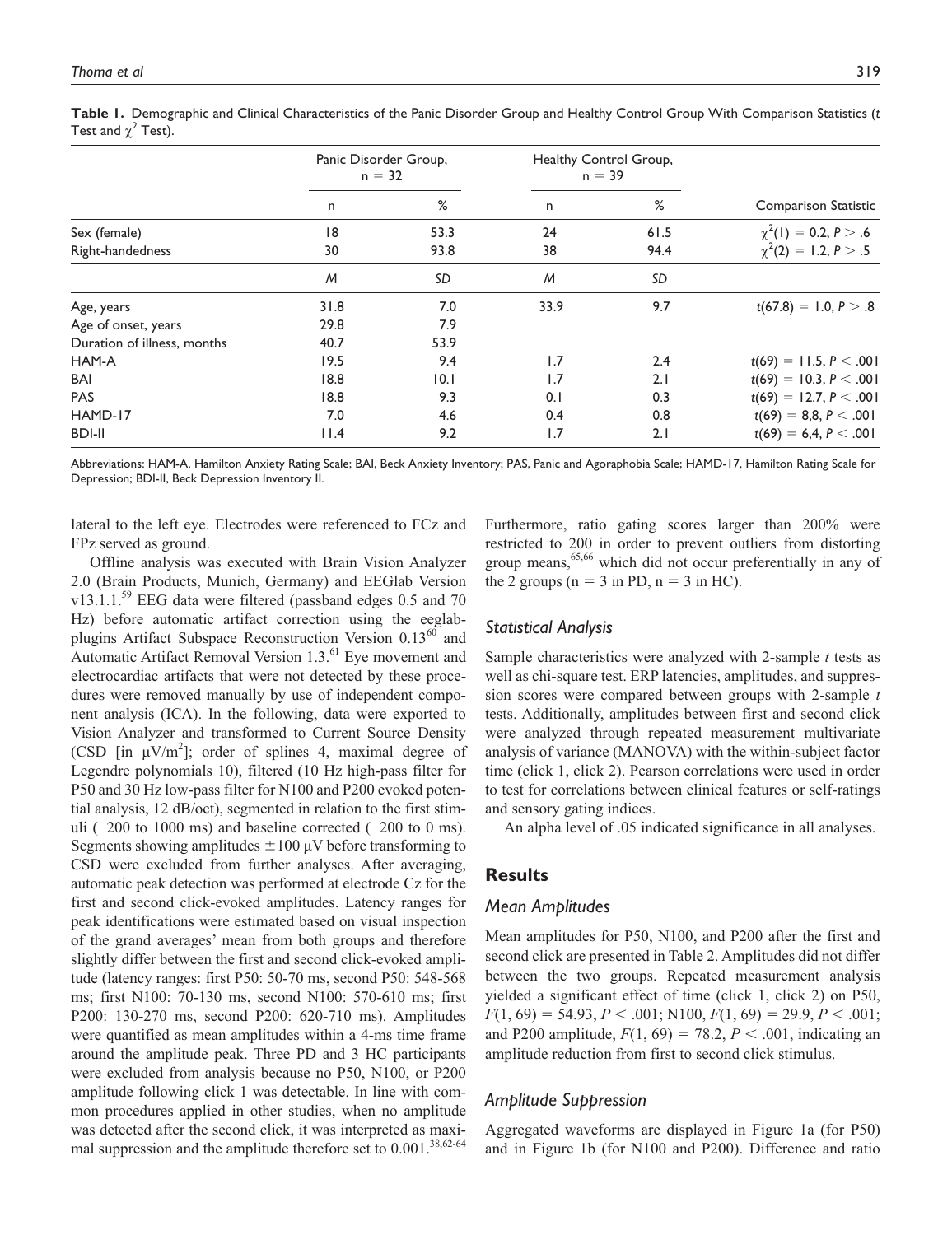**Table 2.** Amplitudes of P50, N100, and P200 in  $\mu$ V/m<sup>2</sup> at Cz Electrode After the First and Second Click for Panic Disorder Patients and Healthy Controls With Means and Standard Deviations, as Well as *t*-Test Comparison Statistic.<sup>a</sup>

|           | Panic<br>Disorder<br>Group |     | Healthy<br>Control<br>Group |     |         |    |     |
|-----------|----------------------------|-----|-----------------------------|-----|---------|----|-----|
|           | M                          | SD  | M                           | SD  | t       | df | P   |
| P50_I     | 5.3                        | 4.6 | 4.4                         | 3.4 | 0.90    | 69 | .37 |
| P50 2     | 2.2                        | 1.7 | 1.9                         | 1.7 | 0.74    | 69 | .47 |
| P50 2 BC  | 2.3                        | 1.7 | 1.9                         | 1.7 | 0.9     | 69 | .37 |
| N100 1    | $-8.4$                     | 7.1 | $-7.4$                      | 5.7 | $-0.65$ | 69 | .52 |
| N100 2    | $-4.0$                     | 3.7 | $-3.8$                      | 3.8 | $-0.19$ | 69 | .85 |
| N100 2 BC | $-3.4$                     | 3.6 | $-3.3$                      | 3.4 | 0.18    | 69 | .86 |
| P200      | 12.7                       | 7.8 | 11.8                        | 8.7 | 0.45    | 69 | .66 |
| P200 2    | 5.6                        | 3.5 | 6.2                         | 4.7 | $-0.58$ | 69 | .57 |
| P200_2 BC | 6.4                        | 4.3 | 6.4                         | 4.7 | $-0.07$ | 69 | .95 |

<sup>a</sup>Note that BC indicates values that are corrected by the baseline before the second (instead of the first) click.

scores for sensory gating are presented in Table 3. We found no significant differences in amplitude suppression between PD patients and HC. These results did not change when participants with ratio scores larger than 200 % were excluded from the analysis.

# *Correlations Between Clinical Features and Sensory Gating Indices*

There were no statistically significant correlations between clinical features or self-ratings and any sensory gating indices (data not shown; all *r*(30) < .29, all *P* > .1)

#### **Discussion**

The objective of this trial was to test replicability of P50 sensory gating deficits as well as to first investigate N100 and P200 sensory gating indices in PD. As a result, the present study found no differences for pre-attentive P50, early-attentive N100, and late-attentive P200 sensory gating between PD patients and HC.

Our results are in contrast to those reported by Ghisolfi et  $al<sup>47</sup>$ who found higher P50 suppression ratios in a sample of 28 patients with PD as compared with 28 HC. Some methodological differences need to be considered in relation to these divergent results. We used a modified paired-stimulus protocol with distractor stimuli to control for attention<sup>56</sup> and shorter inter-stimulus intervals than Ghisolfi and colleagues. Controlling for attention is important as attention has been evidenced to confound P50 sensory gating group differences in schizophrenic patients.<sup>67</sup> Furthermore, participants in our study were instructed to keep their eyes closed (eyes open in Ghisolfi and colleagues' study). Thus, we cannot rule out that our specific methodology may have biased our results. It is worth mentioning though that evidence

from a study with HC found no P50 sensory gating differences in relation to testing with eyes open or closed.<sup>68</sup> However, it is unclear whether eyes open or eyes closed status has any impact on P50 sensory gating in PD. Additionally, sample heterogeneity between the present and Ghisolfi and colleagues' study need to be noted: In our study only unmedicated PD patients without other psychiatric diagnoses were included, whereas Ghisolfi and colleagues also included comorbid patients (with depression, dysthymic disorder, generalized anxiety disorder, social phobia) and more severely affected patients as well as patients medicated with antidepressants and benzodiazepines (22 out of 28 patients). Analyses in Ghisolfi and colleagues' study revealed that these factors may have a differential impact on P50 sensory gating. More precisely, comorbidity with social phobia and generalized anxiety disorder seems to increase P50 ratios (that is impair sensory gating), while benzodiazepines may decrease P50 ratios (ie, improve sensory gating). The latter finding is in line with other studies that reported impaired P50 sensory gating in relation to medication. More precisely, selective serotonin reuptake inhibitors (SSRIs) and dual-acting antidepressants have been found to impair sensory gating in  $HC<sup>69,70</sup>$  Additionally, no P50 sensory gating deficits were found in unmedicated patients affected by obsessive-compulsive disorder, $71$  whereas obsessive-compulsive disorder patients medicated mostly with SSRIs displayed impaired P50 sensory gating.<sup>72</sup>

The present trial is the first to test sensory gating in PD across P50, N100, and P200 time frames. Our results indicate that sensory gating in PD is unaltered across the pre-, early-, and lateattentive stage of sensory information processing. Hence, sensory gating deficits might be of lower relevance in PD as compared with psychotic disorders. In fact, P50 sensory gating deficits seems to be a more robust finding in schizophrenia for a meta-analysis<sup>28</sup> and bipolar disorders with a history of psycho- $\sin^{73,74}$  but deficits are also consistently reported for posttraumatic stress disorder.<sup>75</sup> In other mental disorders, sensory gating is investigated less frequently or subject to contrasting findings such as in obsessive-compulsive disorder.<sup>69,70,76</sup> However, further research is needed in order to replicate these results. Depending on further studies, it is also conceivable that sensory gating is affected only in a subpopulation of PD patients.

Abnormal sensory information processing in PD has been evidenced by various ERPs such as mismatch negativity, $14$  $N100^{11-13}$  and P300 potentials.<sup>16</sup> However, the present study adds to evidence for functional information processing indices such as normal N100<sup>15,18</sup> or normal N200 and P200.<sup>77</sup> These at times mixed results need to be interpreted in light of considerable variations in medication status and comorbidity of study participants.78 As a consequence, this heterogeneity in study samples naturally reflects in slightly heterogeneous results. It therefore seems to be possible that some information processing deficits found in former ERP trials are not directly related to the core symptoms of PD.

Limitations to this study need to be considered. First, we did not assess smoking status. Smoking has been found to normalize impaired sensory gating in schizophrenic patients.<sup>79</sup> However, as preparation and testing took approximately 2 hours, acute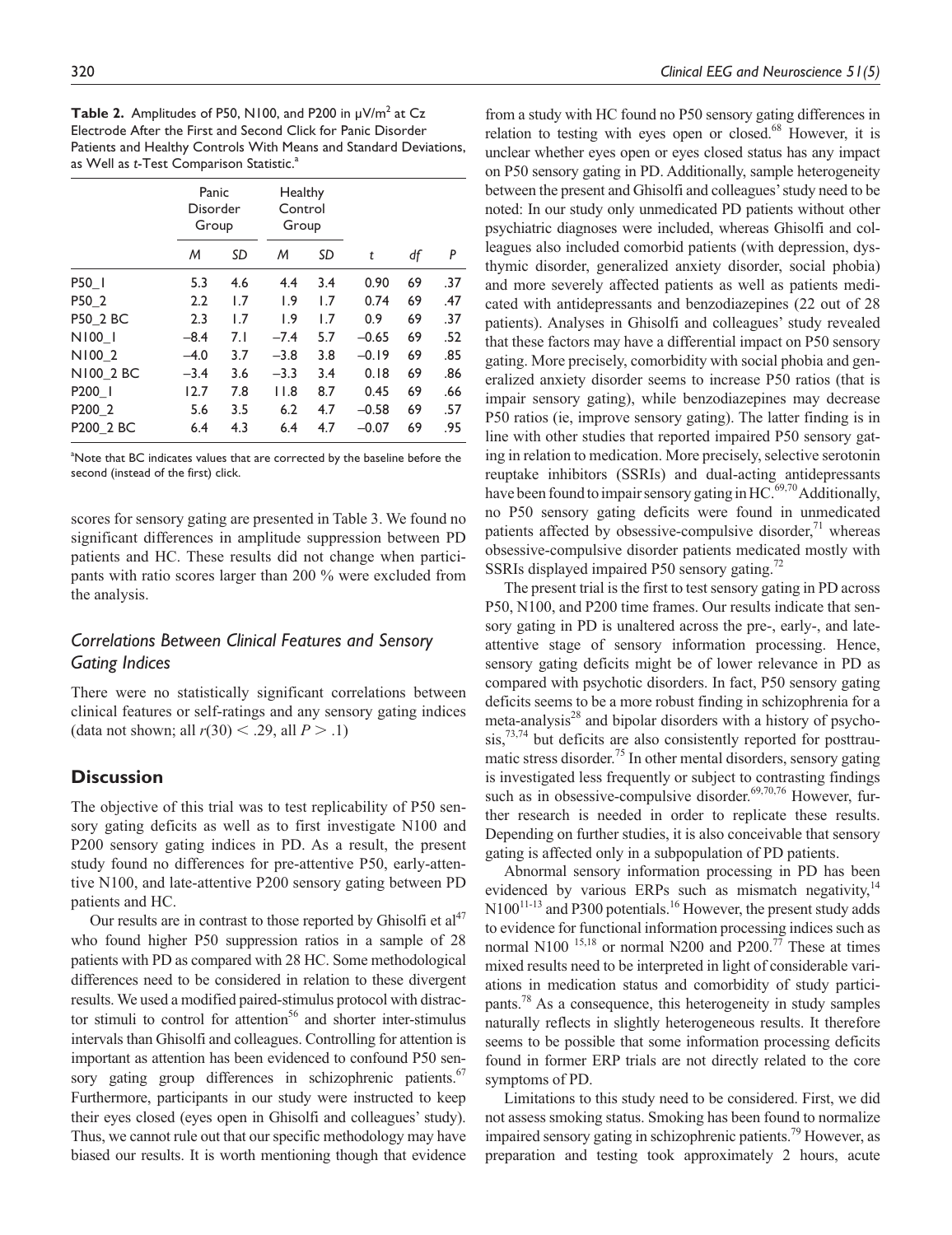

Figure 1. (a and b) P50, N100, and P200 amplitudes at Cz evoked by first and second click stimulus. Click stimuli were presented at time zero (first click) and at 500 ms (second click). Please note different *y*-axis and different filter settings for P50 (high-pass 10 Hz) and for N100/P200 (low-pass 30 Hz) evoked potentials.

**Table 3.** Amplitude Suppression for P50, N100, and P200 Calculated as Difference Score (Click 2 – Click 1) and as Ratio (Click 2/Click 1) for Panic Disorder Patients and Healthy Controls With Means and Standard Deviations, as Well as *t*-Test Comparison Statistic.<sup>a</sup>

|  |  | Table 3. (continued) |
|--|--|----------------------|
|--|--|----------------------|

|                    | Panic<br>Disorder<br>Group |      | Healthy<br>Control<br>Group |      |         |      |     |
|--------------------|----------------------------|------|-----------------------------|------|---------|------|-----|
|                    | M                          | SD   | M                           | SD   | t       | df   | P   |
| Difference         |                            |      |                             |      |         |      |     |
| dP50               | 3.09                       | 3.8  | 2.53                        | 2.6  | 0.71    | 53.5 | .48 |
| dP50 BC            | 3.01                       | 3.78 | 2.51                        | 2.64 | 0.65    | 69   | .52 |
| dN100              | $-4.41$                    | 6.9  | $-3.58$                     | 5.4  | $-0.56$ | 58.6 | .58 |
| dN100 BC           | $-4.97$                    | 6.75 | $-4.11$                     | 4.61 | $-0.63$ | 69   | .53 |
| dP200              | 7.10                       | 6.33 | 5.63                        | 5.8  | 1.01    | 63.6 | .32 |
| dP200 BC           | 6.34                       | 6.03 | 5.38                        | 6.43 | 0.64    | 69   | .52 |
| Ratio              |                            |      |                             |      |         |      |     |
| gP50               | 52.3                       | 45.6 | 45.3                        | 43.8 | 0.65    | 65.2 | .52 |
| gP50 <sub>BC</sub> | 55.8                       | 40.9 | 46.7                        | 44.5 | 0.89    | 69   | .38 |

|          |      | Panic<br>Disorder<br>Group |      | Healthy<br>Control<br>Group |         |      |     |
|----------|------|----------------------------|------|-----------------------------|---------|------|-----|
|          | M    | SD                         | M    | SD                          | t       | df   | P   |
| gN100    | 60.4 | 62.9                       | 57.7 | 56.4                        | 0.19    | 63   | .85 |
| gN100 BC | 54.8 | 61.2                       | 46.9 | 48.7                        | 0.60    | 69   | .55 |
| gP200    | 46.9 | 30. I                      | 59.2 | 48.0                        | $-1.30$ | 65.6 | .20 |
| gP200 BC | 56.5 | 44.1                       | 67.6 | 52.3                        | $-0.95$ | 69   | .35 |
|          |      |                            |      |                             |         |      |     |

Note that BC indicates values that are corrected by the baseline before the econd (instead of the first) click.

nicotine effects can be ruled out. A further limitation consists in the specific protocol with shorter interstimulus intervals as discussed above. If sensory gating represents a robust construct, however, it should be expected to be detected across varying protocols. The use of varying protocols therefore may be advantageous in some degree to increase the generalizability of results.

*(continued)*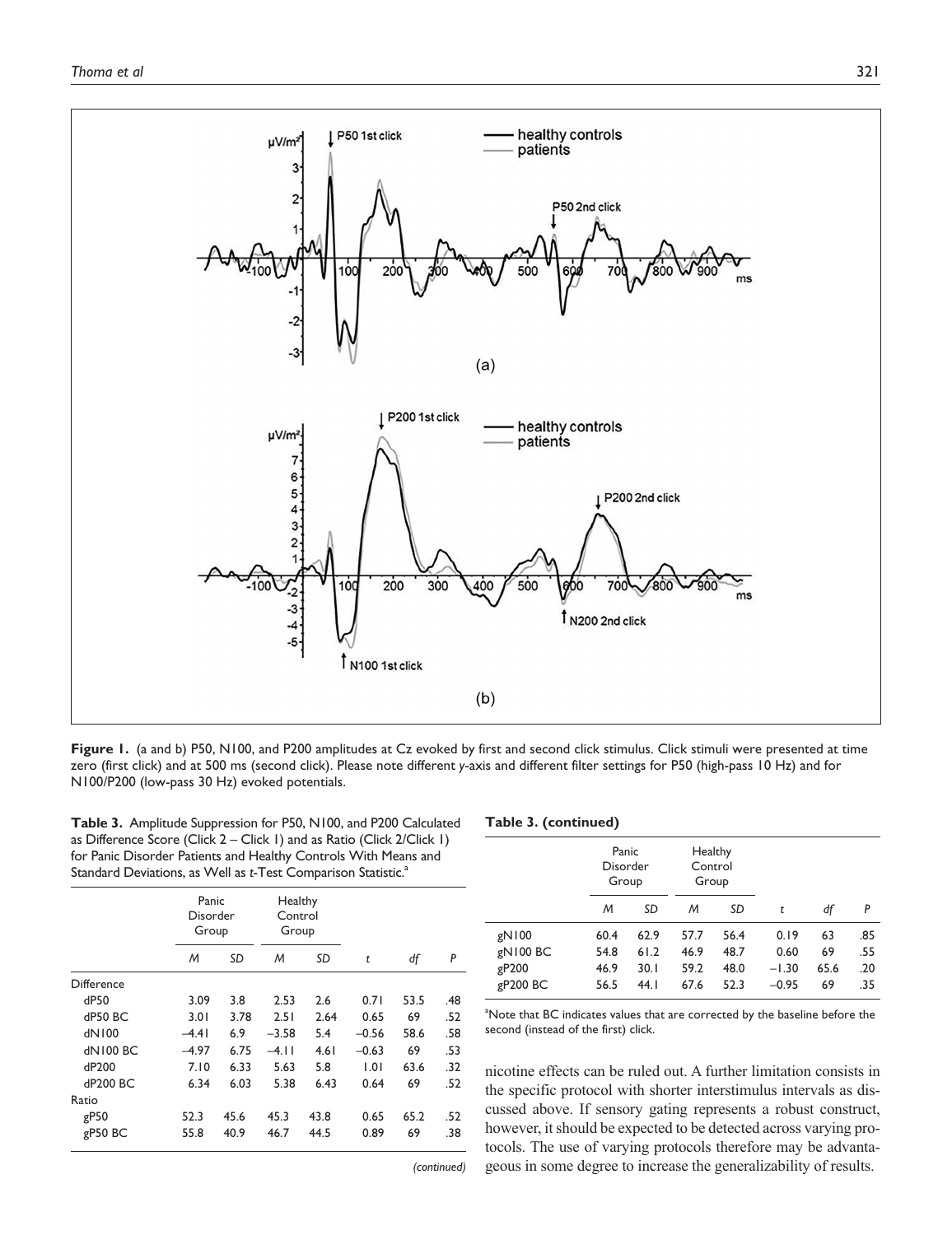In conclusion, the present study is the first to reveal comparable P50, N100, and P200 sensory gating indices between PD patients and HCs. These results suggest that auditory sensory gating seems to be generally unaltered in PD and further research should rather focus on further neurophysiological markers to investigate information processing deficits in PD such as P300, mismatch negativity or error-related negativity.

#### **Authors' Note**

This trial was approved by the ethics committee at Charité– Universitätsmedizin Berlin (EA1/129/08) and is registered at "ClinicalTrials.gov" (identifier: NCT01788800).

#### **Author Contributions**

LT: substantially contributed to conception or design; drafted the manuscript; critically revised the manuscript for important intellectual content; gave final approval; agrees to be accountable for all aspects of the work in ensuring that questions relating to the accuracy or integrity of any part of the work are appropriately investigated and resolved. JR: substantially contributed to conception or design; substantially contributed to conception or design; drafted the manuscript; critically revised the manuscript for important intellectual content; gave final approval; agrees to be accountable for all aspects of the work in ensuring that questions relating to the accuracy or integrity of any part of the work are appropriately investigated and resolved.

KG: substantially contributed to conception or design; substantially contributed to conception or design; critically revised the manuscript for important intellectual content; gave final approval; agrees to be accountable for all aspects of the work in ensuring that questions relating to the accuracy or integrity of any part of the work are appropriately investigated and resolved.

NT: substantially contributed to conception or design; critically revised the manuscript for important intellectual content; gave final approval; agrees to be accountable for all aspects of the work in ensuring that questions relating to the accuracy or integrity of any part of the work are appropriately investigated and resolved.

JG: substantially contributed to conception or design; substantially contributed to conception or design; critically revised the manuscript for important intellectual content; gave final approval; agrees to be accountable for all aspects of the work in ensuring that questions relating to the accuracy or integrity of any part of the work are appropriately investigated and resolved.

NK: substantially contributed to conception or design; critically revised the manuscript for important intellectual content; gave final approval; agrees to be accountable for all aspects of the work in ensuring that questions relating to the accuracy or integrity of any part of the work are appropriately investigated and resolved.

AS: substantially contributed to conception or design; substantially contributed to conception or design; critically revised the manuscript for important intellectual content; gave final approval; agrees to be accountable for all aspects of the work in ensuring that questions relating to the accuracy or integrity of any part of the work are appropriately investigated and resolved.

JP: substantially contributed to conception or design; substantially contributed to conception or design; critically revised the manuscript for important intellectual content; gave final approval; agrees to be accountable for all aspects of the work in ensuring that questions relating to the accuracy or integrity of any part of the work are appropriately investigated and resolved.

#### **Declaration of Conflicting Interests**

The author(s) declared no potential conflicts of interest with respect to the research, authorship, and/or publication of this article.

#### **Funding**

The author(s) received no financial support for the research, authorship, and/or publication of this article.

#### **ORCID iD**

Lars Thoma  $\Box$  <https://orcid.org/0000-0001-5577-5274>

#### **References**

- 1. American Psychiatric Association. *Diagnostic and Statistical Manual of Mental Disorders*. 5th ed. Washington, DC: American Psychiatric Association; 2013.
- 2. Hayward P, Ahmad T, Wardle J. Attention to bodily sensations: a test of the cognitive-attentional model of panic. *Depress Anxiety*. 2000;12:203-208.
- 3. Kállai J, Kóczán G, Szabó I, Molnár P, Varga J. An experimental study to operationally define and measure spatial orientation in panic agoraphobic subjects, generalized anxiety and healthy control groups. *Behav Cogn Psychother*. 1995;23:145-152.
- 4. Schmidt NB, Lerew DR, Trakowski JH. Body vigilance in panic disorder: evaluating attention to bodily perturbations. *J Consult Clin Psychol*. 1997;65:214-220.
- 5. Wells A, Papageorgiou C. The observer perspective: biased imagery in social phobia, agoraphobia, and blood/injury phobia. *Behav Res Ther*. 1999;37:653-658.
- 6. Kampman M, Keijsers GP, Verbraak MJ, Näring G, Hoogduin CA. The emotional Stroop: a comparison of panic disorder patients, obsessive–compulsive patients, and normal controls, in two experiments. *J Anxiety Disord*. 2002;16:425-441.
- 7. Ludewig S, Geyer MA, Ramseier M, Vollenweider FX, Rechsteiner E, Cattapan-Ludewig K. Information-processing deficits and cognitive dysfunction in panic disorder. *J Psychiatry Neurosci*. 2005;30:37-43.
- 8. van den Heuvel OA, Veltman DJ, Groenewegen HJ, et al. Disorder-specific neuroanatomical correlates of attentional bias in obsessive-compulsive disorder, panic disorder, and hypochondriasis. *Arch Gen Psychiatry*. 2005;62:922-933.
- 9. Windmann S, Sakhavat Z, Kutas M. Electrophysical evidence reveals affective evaluation deficits early in stimulus processing in patients with panic disorder. *J Abnorm Psychol*. 2002;111: 357-369.
- 10. Gordon E, Liddell BJ, Brown KJ, et al. Integrating objective gene-brain-behavior markers of psychiatric disorders. *J Integr Neurosci*. 2007;6:1-34.
- 11. Iwanami A, Isono H, Okajima Y, Kamijima K. Auditory eventrelated potentials in panic disorder. *Eur Arch Psychiatry Clin Neurosci*. 1997;247:107-111.
- 12. Knott V, Lapierre YD, Fraser G, Johnson N. Auditory evoked potentials in panic disorder. *J Psychiatry Neurosci*. 1991;16: 215-220.
- 13. Ogura C. Cognitive evoked potentials in psychiatric disorders. *Electroencephalogr Clin Neurophysiol*. 1995;97:S48.
- 14. Rentzsch J, Thoma L, Gaudlitz K, et al. Reduced sensitivity to non-fear–related stimulus changes in panic disorder. *Neuropsychobiology*. 2019;78:31-37.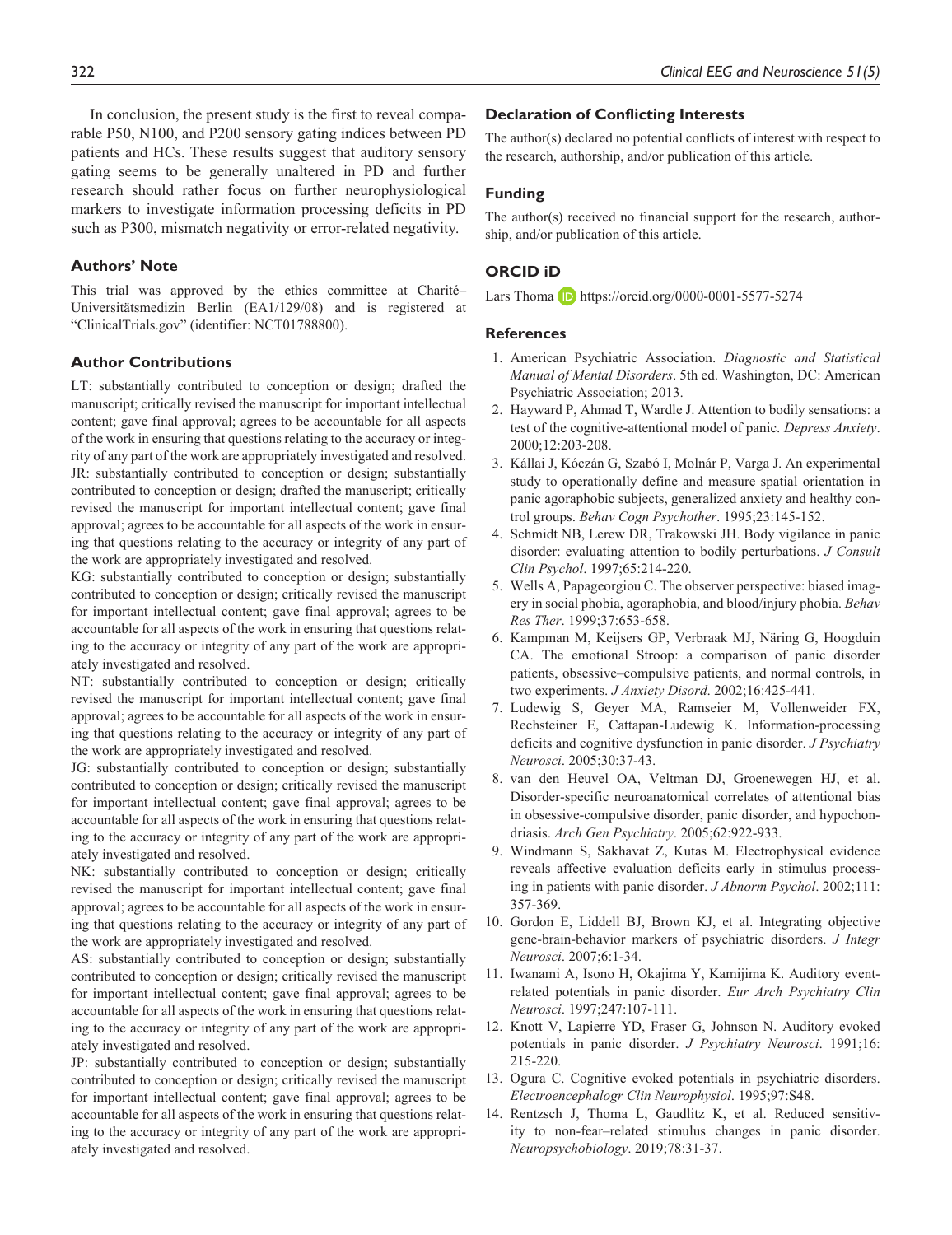- 15. Clark CR, McFarlane AC, Weber DL, Battersby M. Enlarged frontal P300 to stimulus change in panic disorder. *Biol Psychiatry*. 1996;39:845-856.
- 16. Gordeev SA. Clinical-psychophysiological studies of patients with panic attacks with and without agoraphobic disorders. *Neurosci Behav Physiol*. 2008;38:633-637.
- 17. Valt C, Huber D, Erhardt I, Stürmer B. Internal and external signal processing in patients with panic disorder: an event-related potential (ERP) study. *PLoS One*. 2018;13:e0208257.
- 18. Wang J, Miyazato H, Randall M, Hokama H, Hiramatsu KI, Ogura C. The N200 abnormalities of auditory event-related potentials in patients with panic disorder. *Prog Neuropsychopharmacol Biol Psychiatry*. 2003;27:1013-1021.
- 19. Cromwell HC, Mears RP, Wan L, Boutros NN. Sensory gating: a translational effort from basic to clinical science. *Clin EEG Neurosci*. 2008;39:69-72.
- 20. Venables PH. Input dysfunction in schizophrenia. *Prog Exp Pers Res*. 1964;72:1-47.
- 21. Smith DA, Boutors NN, Schwarzopf SB. Reliability of P50 auditory event-related potential indices of sensory gating. *Psychophysiology*. 1994;31:495-502.
- 22. Freedman R, Adler LE, Gerhardt GA, et al. Neurobiological studies of sensory gating in schizophrenia. *Schizophr Bull*. 1987;13: 669-678.
- 23. Jerger K, Biggins C, Fein G. P50 suppression is not affected by attentional manipulations. *Biol Psychiatry*. 1992;31:365-377.
- 24. White PM, Yee CM. P50 sensitivity to physical and psychological state influences. *Psychophysiology*. 2006;43:320-328.
- 25. Adler LE, Pachtman E, Franks RD, Pecevich M, Waldo M, Freedman R. Neurophysiological evidence for a defect in neuronal mechanisms involved in sensory gating in schizophrenia. *Biol Psychiatry*. 1982;17:639-654.
- 26. Boutros NN, Gjini K, Wang F, Bowyer SM. Evoked potentials investigations of deficit versus nondeficit schizophrenia: EEG-MEG preliminary data. *Clin EEG Neurosci*. 2019;50:75-87.
- 27. Boutros NN, Korzyukov O, Oliwa G, Struve F, Jansen BH. Auditory evoked responses in a comparison between schizophrenia patients with and without premorbid history of drug abuse: report of pilot results. *Clin EEG Neurosci*. 2004;35:193-197.
- 28. Bramon E, Rabe-Hesketh S, Sham P, Murray RM, Frangou S. Meta-analysis of the P300 and P50 waveforms in schizophrenia. *Schizophr Res*. 2004;70:315-329.
- 29. de Wilde OM, Bour LJ, Dingemans PM, Koelman JH, Linszen DH. A meta-analysis of P50 studies in patients with schizophrenia and relatives: differences in methodology between research groups. *Schizophr Res*. 2007;97:137-151.
- 30. Huang WL, Liu CY, Liu HM, Liu CM, Hsieh MH. Sex as a moderating factor in the relationship between hippocampal volume and sensory gating in patients with schizophrenia. *Clin EEG Neurosci*. 2019;50:227-230.
- 31. Patterson JV, Hetrick WP, Boutros NN, et al. P50 sensory gating ratios in schizophrenics and controls: a review and data analysis. *Psychiatry Res*. 2008;158:226-247.
- 32. Lijffijt M, Moeller FG, Boutros NN, et al. A pilot study revealing impaired P50 gating in antisocial personality disorder. *J Neuropsychiatry Clin Neurosci*. 2009;21:328-331.
- 33. Karl A, Malta LS, Maercker A. Meta-analytic review of eventrelated potential studies in post-traumatic stress disorder. *Biol Psychol*. 2006;71:123-147.
- 34. Cadenhead KS, Light GA, Geyer MA, Braff DL. Sensory gating deficits assessed by the P50 event-related potential in

subjects with schizotypal personality disorder. *Am J Psychiatry*. 2000;157:55-59.

- 35. Wan L, Crawford HJ, Boutros N. Early and late auditory sensory gating: moderating influences from schizotypal personality, tobacco smoking status, and acute smoking. *Psychiatry Res*. 2007;151:11-20.
- 36. Wang J, Miyazato H, Hokama H, Hiramatsu KI, Kondo T. Correlation between P50 suppression and psychometric schizotypy among non-clinical Japanese subjects. *Int J Psychophysiol*. 2004;52:147-157.
- 37. Boutros NN, Gooding D, Sundaresan K, Burroughs S, Johanson CE. Cocaine-dependence and cocaine-induced paranoia and midlatency auditory evoked responses and sensory gating. *Psychiatry Res*. 2006;145:147-154.
- 38. Fein G, Biggins C, MacKay S. Cocaine abusers have reduced auditory P50 amplitude and suppression compared to both normal controls and alcoholics. *Biol Psychiatry*. 1996;39:955-965.
- 39. Rentzsch J, Penzhorn A, Kernbichler K, et al. Differential impact of heavy cannabis use on sensory gating in schizophrenic patients and otherwise healthy controls. *Exp Neurol*. 2007;205:241-249.
- 40. Franks RD, Adler L, Waldo M, Alpert J, Freedman R. Neurophysiological studies of sensory gating in mania: comparison with schizophrenia. *Biol Psychiatry*. 1983;18:989-1005.
- 41. Schulze KK, Hall MH, McDonald C, et al. P50 auditory evoked potential suppression in bipolar disorder patients with psychotic features and their unaffected relatives. *Biol Psychiatry*. 2007;62:121-128.
- 42. Vuillier L, Hermens DF, Chitty K, et al. Emotional processing, p50 sensory gating, and social functioning in bipolar disorder. *Clin EEG Neurosci*. 2015;46:81-87.
- 43. Boutros NN, Korzyukov O, Jansen B, Feingold A, Bell M. Sensory gating deficits during the mid-latency phase of information processing in medicated schizophrenia patients. *Psychiatry Res*. 2004;126:203-215.
- 44. Rentzsch J, Kronenberg G, Stadtmann A, et al. Opposing effects of cannabis use on late auditory repetition suppression in schizophrenia patients and healthy control subjects. *Biol Psychiatry Cogn Neurosci Neuroimaging*. 2017;2:263-271.
- 45. Brockhaus-Dumke A, Mueller R, Faigle U, Klosterkoetter J. Sensory gating revisited: relation between brain oscillations and auditory evoked potentials in schizophrenia. *Schizophr Res*. 2008;99:238-249.
- 46. Lijffijt M, Moeller FG, Boutros NN, et al. Diminished P50, N100 and P200 auditory sensory gating in bipolar I disorder. *Psychiatry Res*. 2009;167:191-201.
- 47. Ghisolfi ES, Heldt E, Zanardo AP, et al. P50 sensory gating in panic disorder. *J Psychiatr Res*. 2006;40:535-540.
- 48. Gaudlitz K, Plag J, Dimeo F, Ströhle A. Aerobic exercise training facilitates the effectiveness of cognitive behavioral therapy in panic disorder. *Depress Anxiety*. 2015;32:221-228.
- 49. Hergueta T, Baker R, Dunbar GC. The Mini-International Neuropsychiatric Interview (MINI): the development and validation of a structured diagnostic psychiatric interview for DSM-IV and ICD-10. *J Clin Psychiatry*. 1998;59(suppl 20):22-33.
- 50. American Psychiatric Association. *Diagnostic and Statistical Manual of Mental Disorders*. Washington, DC: American Psychiatric Association; 1994.
- 51. Hamilton M. The assessment of anxiety states by rating. *Br J Med Psychol*. 1959;32:50-55.